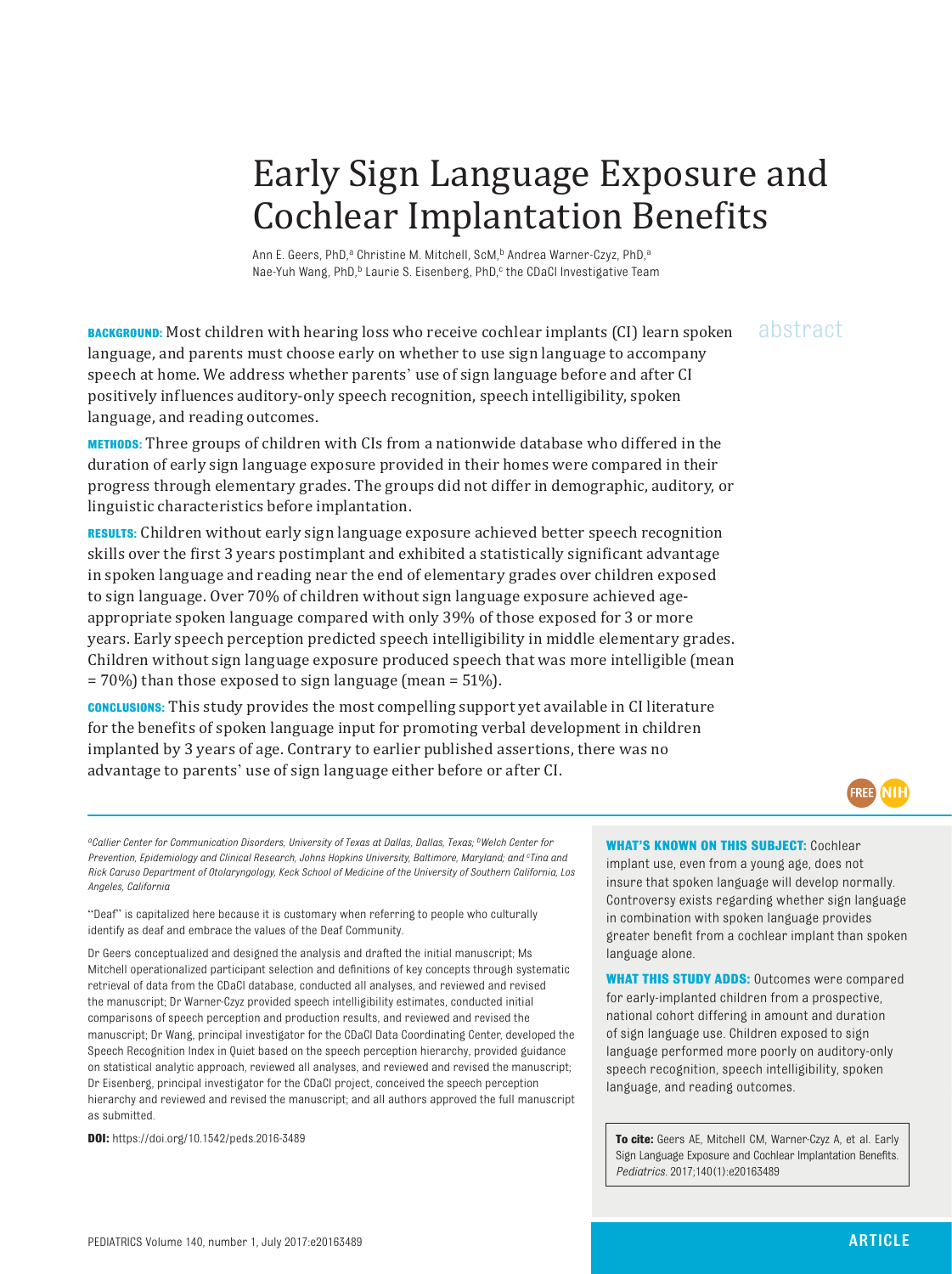In a national sample of more than 27000 school-aged children who were deaf or hard of hearing, Mitchell and Karchmer<sup>1</sup> reported only 3.9% had 2 parents who were deaf or hard of hearing. Most parents with normal hearing would like their child who is deaf to learn to communicate using spoken language and choose to provide a cochlear implant (CI) to facilitate this outcome. A major question for parents and the professionals who work with them is whether speech recognition, speech production, spoken language, and reading skills are best developed by focusing exclusively on spoken language or if early exposure to sign language provides an important foundation for learning a spoken language. Children of Deaf\* parents are assumed to learn American Sign Language (ASL) at a normal rate through natural exposure to their parents' language. 2,3 However, most hearing parents and teachers are not ASL-proficient and typically learn an English-based sign language system that accompanies speech and maintains English word order and morphology, often referred to as "total" or "simultaneous" communication. 4 Proponents of this approach maintain that signing while talking aids development of spoken language and reading skills.

For example, a recent review in *Pediatrics*2 noted "The benefits of learning sign language clearly outweigh the risks. For parents and families who are willing and able, this approach seems clearly preferable to an approach that focuses solely on oral communication." Despite these assertions, there is a paucity of data directly comparing spoken language outcomes in similar groups of children learning language with and without the addition of sign. A systematic review of studies

conducted between 1995 and 2013 concluded that "insufficient highquality evidence exists to determine if sign language in combination with oral language is more effective than oral language therapy alone"5. The question we address is whether parents' use of sign language before and after cochlear implantation positively influences auditoryonly speech recognition, speech intelligibility, spoken language, and reading outcomes.

- 1. Does an early exclusive focus on spoken language promote faster development of auditory speech recognition skills, leading to more intelligible speech in elementary grades?
- 2. Does early exposure to sign language in addition to speech promote the development of spoken language and reading in elementary grades?
- 3. Is the quantity of sign language exposure over the first 3 years postimplant important for ageappropriate spoken language and reading development?

## **METHODS**

## **Participants**

Ninety-seven children were selected from the Childhood Development after Cochlear Implantation (CDaCI) study, $6$  a prospective multicenter, national cohort of 188 children recruited from 6 large CI centers between November 2002 and December 2004. Institutional Review Board approval of the protocol was obtained at each of the test sites (see Acknowledgments), and written informed consent was obtained from each participating family. The sample for this study was selected as follows: CI activated by 38 months of age (*n* = 137/188), parents who consistently reported the communication mode used with their child (*N* = 129/137), and returned for testing near early and late elementary grades

(*n* = 97/129). Over 95% of the children received specialized intervention during some or all of the first 3 years postimplant. The selected sample had statistically significantly younger age at implant activation (21.8 vs 37.3 months) and a higher percentage of families with white race (70% vs 55%) and with maternal education level at college graduate or higher (57% vs 42%) compared with those 91 families in the CDaCI database who were not included in these analyses.

## **Sign Exposure Classification**

Parents answered written questions about their child's exposure to sign language at baseline (just before CI surgery) and at 12, 24, and 36 months postimplant. A child was classified as negative for sign language exposure at a given rating period if the parent reported no sign language use by the parent or intervention program (ie, auditory–oral, auditory–verbal, or cued speech methodologies). A child was classified as positive for sign language exposure at that rating period if one of the following systems was reported by a parent as used at least 10% of the time at home and/or in the child's intervention program: ASL, Total/Simultaneous Communication, baby sign, Signing Exact English, Signed English, sign language, sign support, or Pidgin sign. Sign language exposure categorization was determined as follows: No sign = no report of parent or intervention program sign language use from baseline through the first 3 years postimplant (*N* = 35); Short-term sign = positive for sign language use at baseline and/or 12 months postimplant but negative for sign language use at 24 and 36 months postimplant (*N* = 26); Longterm sign = positive for sign language use at baseline and/or 12 months and at 24 and 36 months postimplant (*N* = 36). Similar rates of sign language use at baseline were reported for the

<sup>\*&</sup>quot;Deaf" is capitalized here because it is customary when referring to people who culturally identify as deaf and embrace the values of the Deaf Community.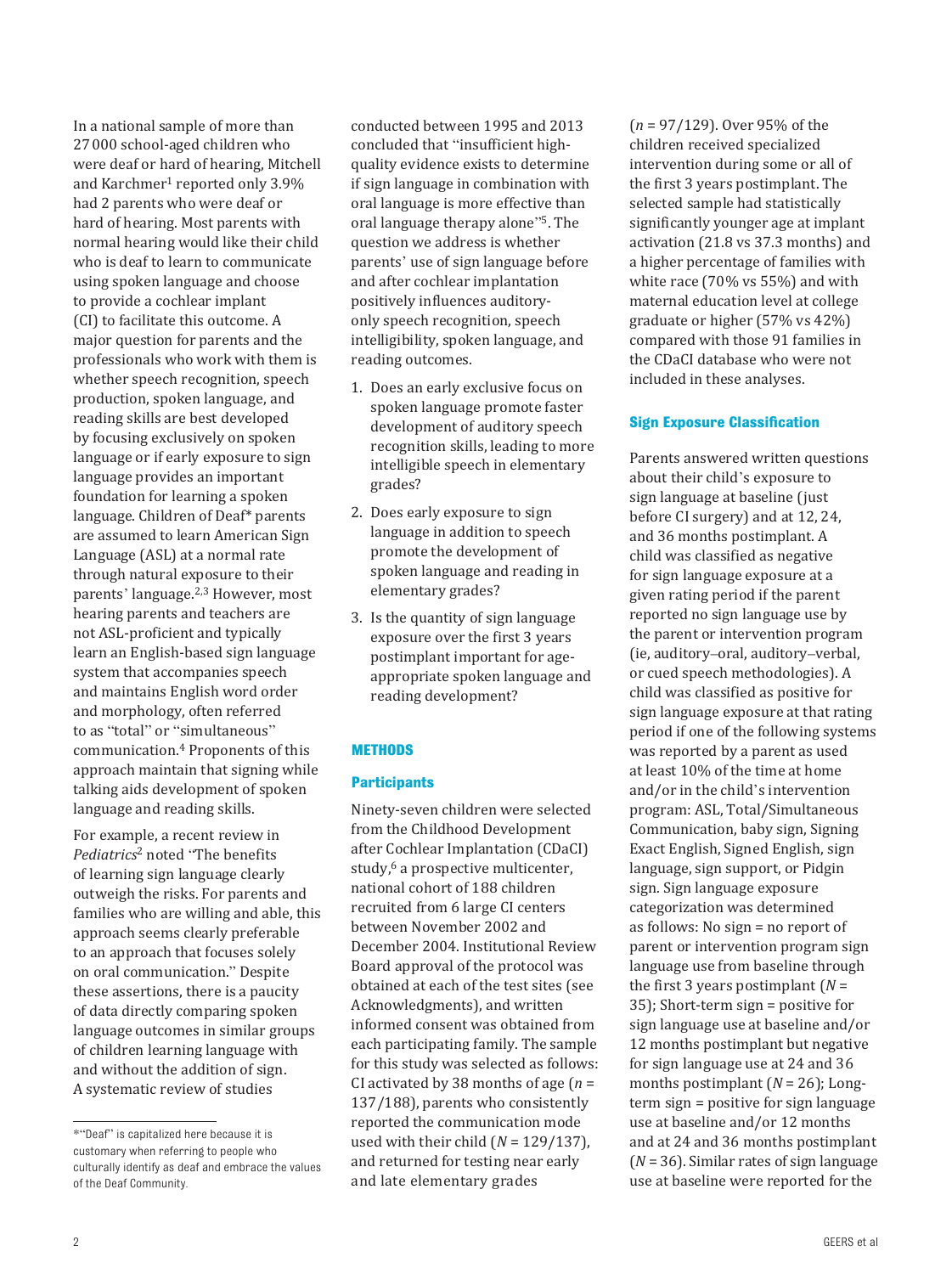**TABLE 1** Baseline Characteristics of CI Recipients by Sign Language Exposure Group

| Characteristic                                | No Sign $(n = 35)$ | Short-term Sign $(n = 26)$ | Long-term Sign $(n = 36)$ | Total $(n = 97)$ |
|-----------------------------------------------|--------------------|----------------------------|---------------------------|------------------|
| Girl, $n$ $(\%)$                              | 17 (49)            | 9(35)                      | 21 (58)                   | 47 (48)          |
| Household income, $n$ (%) < \$50 k            | 11(32)             | 11(44)                     | 15 (42)                   | 37 (39)          |
| Maternal education, $n$ (%) graduated college | 24 (69)            | 13(50)                     | 18(50)                    | 55 (57)          |
| Parent-infant program, n (%)**                | 14(40)             | 20(77)                     | 23 (64)                   | 57 (59)          |
| Aided PTA better ear, dB <sup>a</sup>         | 75.1 (22.0)        | 73.1 (23.6)                | 77.8 (21.8)               | 75.6 (22.2)      |
| Age at onset of deafness, mo                  | 0.3(1.2)           | 1.2(3.4)                   | 1.3(3.6)                  | 0.9(2.9)         |
| Amplification age, mo                         | 9.4(8.6)           | 10.8(8.3)                  | 11.5(7.5)                 | 10.6(8.1)        |
| Activation age, mo                            | 19.3(8.3)          | 22.1(7.3)                  | 22.8(8.3)                 | 21.4(8.1)        |
| Maternal sensitivity <sup>b</sup>             | 5.5(0.7)           | 5.3(0.7)                   | 5.4(0.7)                  | 5.4(0.7)         |
| Baseline IO <sup>c</sup>                      | 94.5(19.3)         | 97.4 (21.2)                | 98.5 (14.2)               | 96.8(18.1)       |
| Vocabulary <sup>d</sup>                       | 14.7(41.6)         | 10.8(18.4)                 | 16.2(59.4)                | 14.2(44.6)       |
| Auditory perception <sup>e</sup>              | 9.8(9.4)           | 7.0(6.9)                   | 5.8(7.3)                  | 7.5(8.1)         |

Data are expressed as mean (SD) unless otherwise noted. PTA, pure-tone average.

a Average of available thresholds for tested frequencies 500, 1000, 2000, and 4000 Hz, where at least 1 frequency was tested (88/97 of the participants had 4-frequency pure-tone average). **b** Maternal sensitivity scale from the Eunice Kennedy Shriver National Institute of Child Health and Human Development Early Childcare Study codes.

<sup>c</sup> Bayley Scales of Infant Development (BSID II) (Bayley<sup>9</sup>).

 $^{\text{d}}$  Spoken words both understood and said on the MacArthur-Bates Communicative Development Inventory (MBCDI: Words and Gestures Form; Fenson et al $^{10}$ ).

<sup>e</sup> Infant-Toddler Meaningful Auditory Integration Scale (IT-MAIS) (Robbins et al<sup>11</sup>).

\*\* χ<sup>2</sup> *P* value = .01.

40 children who met the implant age criteria but were excluded due to lack of sufficient follow-up data.

Parents were also asked to estimate how much of each day sign language was used in the home, to separate frequent signers (>50% of the day) from infrequent signers (<50%). In families providing long-term sign language exposure, the proportion of frequent signers decreased from 63% at baseline or 12 months postimplant to 29% at 24 or 36 months postimplant.

#### **Preimplant (Baseline) Characteristics**

Table 1 summarizes sample characteristics at baseline. No statistically significant group differences emerged for sex, family income, percentage of mothers with college degrees, age at onset of deafness, age first aided, average aided hearing threshold, age at first CI activation, maternal sensitivity to communicative interactions,7,8 nonverbal cognition,<sup>9</sup> spoken words rated as both understood and produced, $10$  or auditory perceptual skills. 11 Families of children who used sign language were statistically significantly more likely to be enrolled in parent–infant intervention preimplant than nonsigning families (*P* = .01).

## **Postimplant Outcome Measures**

Auditory development was tracked over the first 3 years after CI activation. Speech intelligibility was measured near the middle of elementary school (age = 6.0–8.9 years). Spoken language and reading outcomes were examined at a point near early (age = 5.0–7.9) and near late (age =  $9.0-11.9$ ) elementary grades. Tests were administered by certified audiologists and speechlanguage pathologists at each CI Center without previous knowledge of group assignment for this study.

## *Early Auditory Development*

The Speech Recognition Index in Quiet (SRI-Q) combines multiple results from a hierarchical test battery into a single cumulative speech perception index, accounting for both the difficulty level and accuracy on a specific test. 12 SRI-Q values range from 0 to 600, with lower scores (0–100) representing parent report on the Meaningful Auditory Integration Scale.<sup>11,13</sup> Midrange scores (101–300) represent closed-set word recognition: Early Speech Perception Test<sup>14</sup> and Pediatric Speech

Intelligibility Test.15 Highest values (301–600) delineate open-set speech recognition: Lexical Neighborhood Test,16 Phonetically-Balanced Word Lists-Kindergarten, $17$  and Hearing in Noise Test for Children (administered in quiet). 18

## *Speech Intelligibility*

Audio recordings were made of each child imitating 36 sentences (3, 5, or 7 syllables long). 19 Each sentence contained a key word that was either predicted by context (Read the book) or not (Get the cake). Normal hearing adults with no previous experience listening to the speech of individuals who are deaf were instructed to write down as much of the sentence as they understood. Three judges provided responses to each sentence, and no judge listened to more than 1 sentence from the same child. Each overall intelligibility score represents the percent of 36 key words correctly understood across a total of 108 judgments.

#### *Spoken Language*

The Core Composite standardized score (SS) on the Comprehensive Assessment of Spoken Language  $(CASL)^{20}$  was used to assess language in relation to hearing age-mates in the normative sample. All children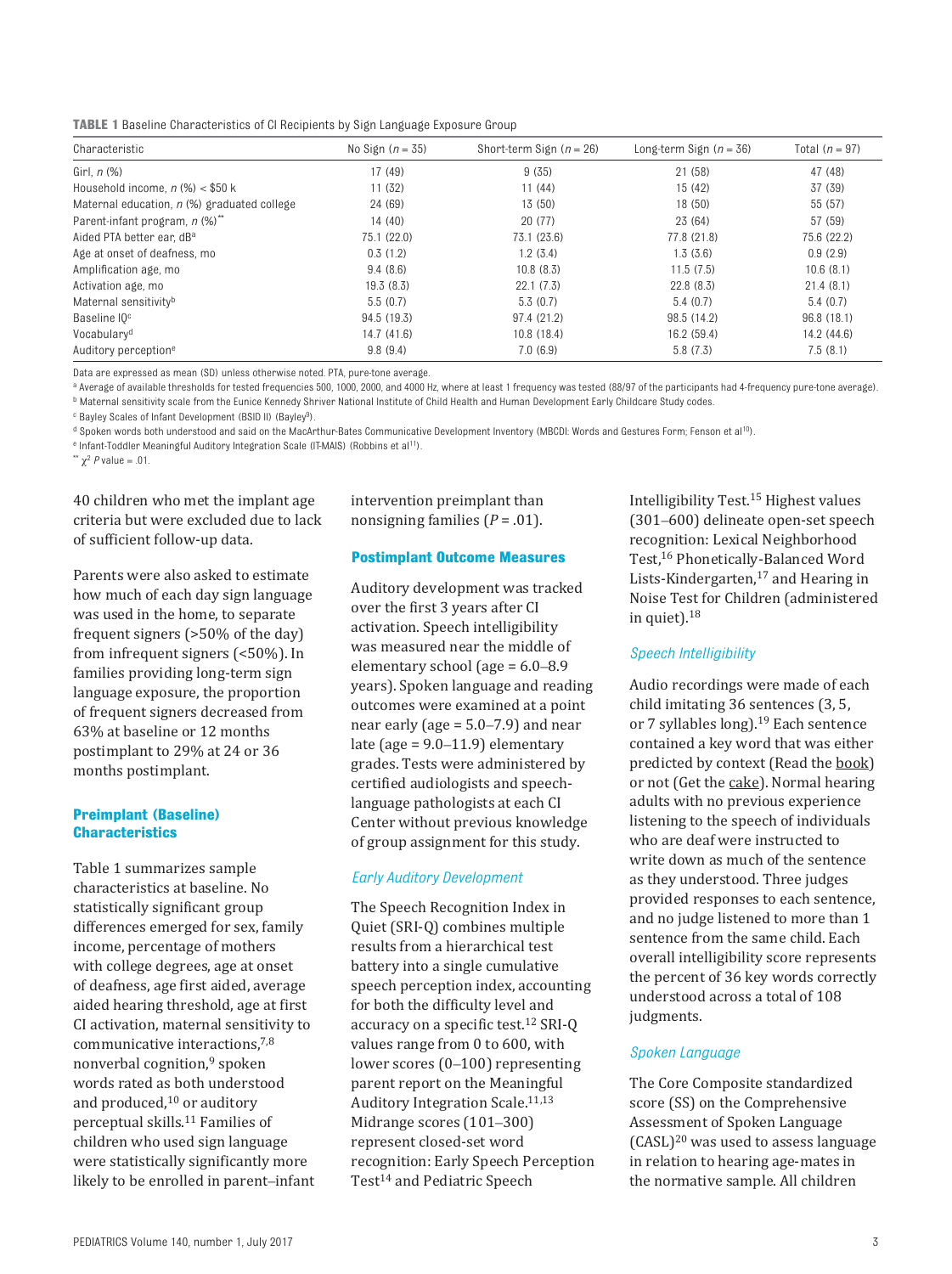| LADOUG O GIOGO     |                     |                            |                           |                     |                  |
|--------------------|---------------------|----------------------------|---------------------------|---------------------|------------------|
| Time of Assessment | No Sign $(n = 35)$  | Short-term Sign $(n = 26)$ | Long-term Sign $(n = 36)$ | Total $(n = 97)$    | pa               |
| Baseline (pre-Cl)  | $16.3(5.0 - 50.0)$  | $15.0(2.5 - 22.5)$         | $7.5(1.3 - 18.8)$         | 12.5 (2.5–30.0)     | 11               |
| 12 mo post-Cl      | 150.0 (90.0-223.0)  | 125.0 (72.5-250.0)         | 125.0 (80.0-200.0)        | 125.0 (85.0-200.0)  | .39              |
| 24 mo post-Cl      | 300.0 (260.0-365.0) | 343.5 (273.0-359.0)        | 286 (125.0–359.5)         | 313.0 (150.0-359.3) | .25              |
| 36 mo post-Cl      | 394.0 (341.0-556.0) | 381.8 (351.0-444.0)        | 354.0 (291.0-392.0)       | 374.0 (334.5—509.0) | .03 <sup>b</sup> |

**TABLE 2** Median (and interquartile range) of Speech Recognition in Quiet (SRI-Q) Scores at Baseline and Over the First 3 y of CI Use by Sign Language Exposure Group

a Kruskal-Wallis equality-of-populations rank test.

b Significant value (*P* = .03)

received the "core" language subtests appropriate for their age, drawn from the antonyms, syntax construction, paragraph comprehension, nonliteral language, pragmatic judgment, grammatical morphemes, and sentence comprehension subtests.

#### *Reading*

The Passage Comprehension subtest of Woodcock-Johnson Tests of Achievement (WJ)<sup>21</sup> measures understanding of printed words and phrases at the early elementary level and paragraph comprehension at later grades. Results are expressed in SS in relation to hearing age-mates in the normative sample.

#### **Statistical Analyses**

Pre- and postimplant characteristics and outcomes were compared across the 3 sign language exposure groups. Continuous variables were compared using analysis of variance F- or Kruskal-Wallis (when scores were not normally distributed or in interval scale) tests, and categorical variables were compared by using  $\chi^2$ or Fisher's exact tests. Because the SRI-Q is an ordinal hierarchy created by scaling the different tests from 0 to 100 and stacking them, Kruskal-Wallis tests were used to compare the groups. Dunn's test was used for posthoc comparison between groups. Spearman's rank correlation ρ was used to correlate SRI-Q scores with speech intelligibility. Unadjusted logistic regressions were used to compare odds of language and reading outcomes below clinical thresholds (SS <85) for those exposed to short- or long-term sign to the no sign group. Stata 11

(StataCorp, College Station, TX) was used for all analyses, and all tests were 2-sided with  $\alpha = .05$ .

#### **RESULTS**

## **Does an Early Exclusive Focus on Spoken Language Promote Faster Development of Auditory Speech Perception Skills, Leading to More Intelligible Speech in Elementary Grades?**

Median SRI-Q at baseline and over the first 3 years of CI use is reported in Table 2. A statistically significant difference between sign language exposure groups was identified at 36 months postimplant. Posthoc pairwise comparisons revealed a statistically significant advantage of the no sign group over the long-term sign language exposure group (*P* = .004).

Speech intelligibility scores obtained at a mean age of 8.2 years  $(SD = 0.7)$ statistically significantly differed for the 3-sign exposure groups (*P* < .001). Dunn's pairwise posthoc comparison revealed that children with long-term sign exposure produced statistically significantly less intelligible speech (mean = 50.9%; SD = 23.5) than those with no sign exposure (mean = 70.4%; SD = 16.5; *P* < .001) and those with shortterm sign exposure (mean = 63.0%; SD = 20.4; *P* = .01).

SRI-Q at baseline did not predict later speech intelligibility ( $\rho$  = 0.10). However, the rank correlation between post-CI speech recognition and later production was statistically significant at each

of the 3 postimplant intervals and increased over time ( $\rho$  = 0.24,  $P = .02$ at 12 months; ρ = 0.32, *P* = .002 at 24 months; and ρ = 0.42, *P* < .001 at 36 months post-CI).

## **Does Early Exposure to Sign Language in Addition to Speech Promote the Development of Spoken Language and Reading in Elementary Grades?**

Language (CASL core composite) and reading comprehension (WJ passage comprehension) SS near early and late elementary grades are plotted in Fig 1 for each of the 3 sign language exposure groups. Table 3 presents mean standard scores of the no sign language group and the average difference from this mean observed in the short-term and long-term groups. Posthoc tests compared the mean difference of the unadjusted linear regression for the 2 sign language exposure groups to the no sign group.

#### *Language*

Language scores statistically significantly differed among sign language exposure groups at both test intervals, and statistical significance increased over time (early *P* = .04; late *P* = .002). Table 3 presents posthoc comparisons in early and late elementary grades. The no sign language exposure group scored statistically significantly higher than the long-term exposure group in spoken language at both tests and scored statistically significantly higher than the shortterm exposure group in later grades. By late elementary grades, the average language score of children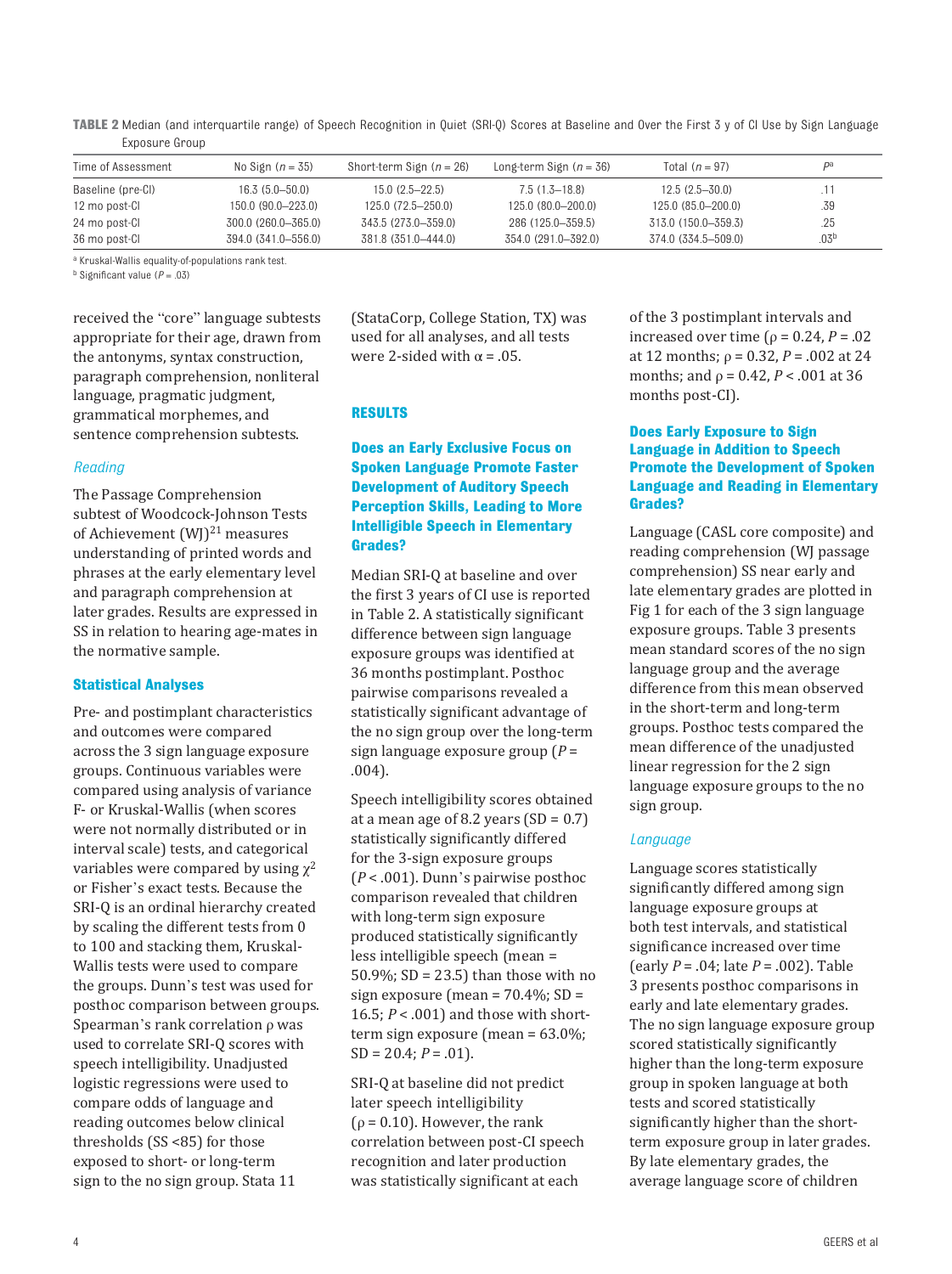without sign language exposure was 96.2, close to the normative mean of 100, whereas mean scores for the groups with sign language exposure remained delayed (83.8 and 76.4 for the short- and long-term exposure groups, respectively).

#### *Reading*

All 3 CI groups achieved comprehension scores on par with hearing children in the early elementary years, with no group differences reaching statistical significance. However, children without sign language exposure (mean SS = 94.9) exhibited a statistically significant reading advantage over the long-term sign language group (mean SS = 86.0) in later elementary grades (*P* = .02).

### **Is the Quantity of Sign Language Exposure Over the First 3 Years Postimplant Important for Age-Appropriate Language and Reading Development?**

### *Short-term Versus Long-term Exposure*

The bottom row of Fig 1 reports the percentage of children in each group scoring more than 1 SD less than their normal hearing age-mates, and the lower section of Table 3 compares the odds of children in the sign language groups exhibiting delays in spoken language



#### **FIGURE 1**

Language and reading scores of CI recipients by sign language exposure group near early and/or late elementary grades are depicted with box plots (25th, median, 75th percentiles; whiskers extend to highest and lowest value within  $\pm 1.5 \times$  interquartile range). Percentages of children >1 SD less than the normative mean are listed at the bottom.

or reading relative to the no sign group. Between early and late elementary grades, the percentage of children with delayed language decreased from 49% to 29% in the no sign language exposure group, remained constant at 58% in the short-term group, and decreased from 75% to 61% in the long-term group. The percentage of children with less-than-average reading

scores increased from <20% in early elementary grades to over 50% in late elementary grades in the groups exposed to sign language. For children without sign language exposure, only 11% were delayed in early elementary grades, increasing to 23% in late elementary grades. By late elementary school, participants exposed to sign language, regardless of short- or long-term exposure,

**TABLE 3** Mean Difference From Unadjusted Linear Regression and Odds Ratio (OR) From Unadjusted Logistic Regression Comparing CI Recipients Exposed to Sign Language to the No Sign (Reference) Group

|                          | No Sign (Ref) | Short-term Sign vs No Sign (Ref) |                         |     | Long-term Sign vs No Sign (Ref) |                         |        |  |
|--------------------------|---------------|----------------------------------|-------------------------|-----|---------------------------------|-------------------------|--------|--|
| <b>Standard Scores</b>   | Mean SS       | Mean Difference                  | 95% Confidence Interval | P   | Mean Difference                 | 95% Confidence Interval | P      |  |
| Spoken language          |               |                                  |                         |     |                                 |                         |        |  |
| Early elementary         | 85.6          | $-8.15$                          | $-18.65$ to 2.35        | .13 | $-12.63$                        | $-22.25$ to $-3.00$     | .01    |  |
| Late elementary          | 96.2          | $-12.33$                         | $-24.20$ to $-0.45$     | .04 | $-19.81$                        | $-30.70$ to $-8.92$     | < .001 |  |
| Reading<br>comprehension |               |                                  |                         |     |                                 |                         |        |  |
| Early elementary         | 101.1         | 0.11                             | $-9.11$ to $9.33$       | .98 | $-3.20$                         | $-11.65$ to 5.26        | .46    |  |
| Late elementary          | 94.9          | $-6.51$                          | $-14.18$ to 1.16        | .10 | $-8.83$                         | $-15.86$ to $-1.80$     | .01    |  |
| Delayed $(SS < 85)$      |               | 0 <sub>R</sub>                   | 95% Confidence Interval | P   | 0 <sub>R</sub>                  | 95% Confidence Interval | P      |  |
| Spoken language          |               |                                  |                         |     |                                 |                         |        |  |
| Early elementary         |               | 1.44                             | $0.52$ to $4.01$        | .48 | 3.18                            | 1.16 to 8.67            | .02    |  |
| Late elementary          |               | 3.41                             | 1.17 to 9.93            | .03 | 3.93                            | 1.45 to 10.61           | .007   |  |
| Reading<br>comprehension |               |                                  |                         |     |                                 |                         |        |  |
| Early elementary         |               | 1.85                             | 0.44 to 7.69            | .40 | 1.55                            | 0.40 to 6.05            | .53    |  |
| Late elementary          |               | 3.94                             | 1.31 to 11.87           | .02 | 3.77                            | 1.35 to 10.51           | .01    |  |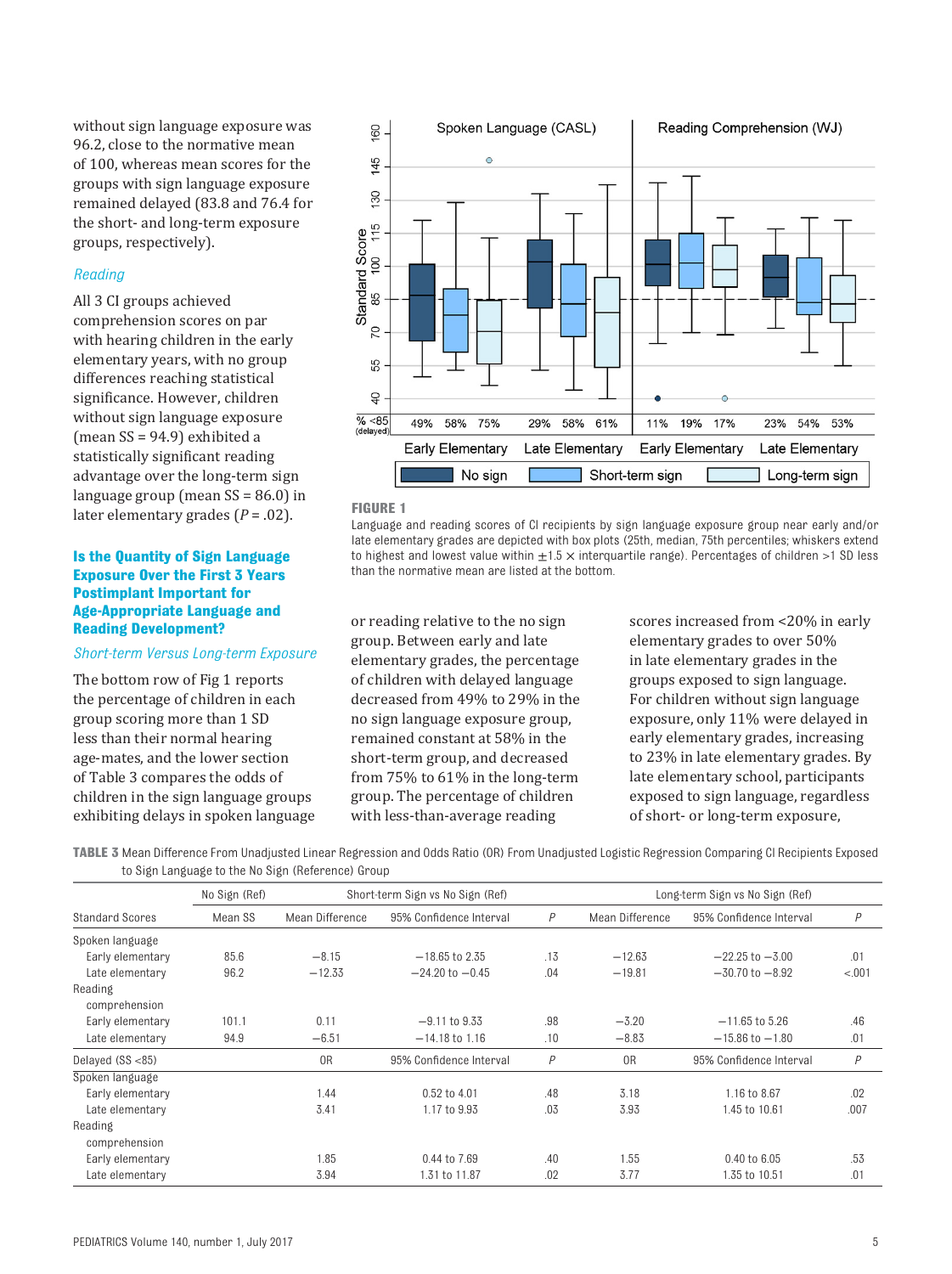had more than 3 times higher odds of having less-than-average (SS <85) spoken language or reading comprehension scores compared with participants not exposed to sign language.

## *Frequent Versus Infrequent Sign Language Exposure*

No statistically significant differences were observed based on quantity of sign language exposure when collapsed across sign language exposure groups. Spoken language scores did not statistically significantly differ between children from families reporting use of sign language 10% to 50% of the day (*N* = 28; SS = 75 early CASL; 78 later CASL) and those whose family reported ≥50% sign language use (*N* = 33; SS = 76 early CASL; 82 later CASL). Similarly, there was no statistically significant reading comprehension advantage in children whose parents used sign language infrequently  $(SS = 99 early WJ; 85 later WJ)$ compared with those with frequent sign language exposure (SS = 100 early WJ; 90 later WJ).

#### **DISCUSSION**

Three groups of children who differed in the amount and duration of early sign exposure provided in their homes and/or intervention programs were compared in their post-CI progress through elementary grades. Data were analyzed to address 3 questions. Below, we summarize and interpret these results.

### **Does an Early Exclusive Focus on Spoken Language Promote Faster Development of Auditory Speech Perception Skills, Leading to More Intelligible Speech in Elementary School?**

Children whose families used spoken language exclusively developed better auditory speech recognition skills after 3 years of CI use and had more intelligible speech than children whose families used sign language.

A strong relationship that increased over time was documented between early speech recognition and later speech intelligibility. Previous studies have documented a relation between the perception and production of speech sounds in children with CIs,22–24 and more intelligible speech has been associated with oral-only instruction. 23,25 The current findings further suggest that parental sign language use from an early age, if continued after receipt of a CI, is associated not only with slower development of speech recognition, but also with substantially less intelligible speech in elementary grades (50% in children of long-term signers compared with 70% for children of nonsigning parents). Although short-term use of sign language did not enhance development, it did not appear to have deleterious effects on either speech perception growth or later speech intelligibility.

It is likely that parents in the longterm group continued to use sign language because their child was slow to develop speech perception abilities, and families in the shortterm group stopped using sign language because their child's auditory gains made the use of sign language unnecessary. Nonsigning families did not report switching to sign language use later, presumably because their child's listening and spoken language skills continued to develop. Although the groups appeared well-matched initially with similar auditory and vocabulary skills preimplant and no speech perception differences for the first 2 years postimplant, it is possible that use of sign language interfered with auditory and speech development.

## **Does Early Exposure to Sign Language in Addition to Speech Promote the Development of Spoken Language and Reading in Elementary Grades?**

Spoken language development is negatively affected by delaying access to linguistic input until auditory input is initiated through hearing

aids and/or CIs. Proponents of early sign language use assert that children with Deaf parents who are exposed to ASL from birth have a firmer foundation for the development of spoken language once the CI is activated, although empirical data supporting this conclusion are limited. 26 Most hearing parents do not know sign language when their child is diagnosed with hearing loss, and acquiring proficiency is a long and arduous process for them. In this study, early exposure to sign language did not enhance either spoken language or reading. In fact, children whose parents signed were statistically significantly more likely than children of nonsigning parents to exhibit spoken language delays in elementary grades and to fall behind age-mates in reading comprehension by late elementary grades. Long-term parental signing was associated with greater delay throughout elementary grades, and children from families who discontinued signing after a year of CI use still were 3.5 to 4 times more likely than nonsigners to score more than 1 SD less than age-mates in the normative sample in spoken language and reading near the end of elementary school.

These results are in line with previous findings from a nationwide sample of 181 children who received a CI between 1.6 and 5.3 years of age and were tested when they were 8 to 9 years old. 27 Each child's communication mode was ranked to reflect educational emphasis on spoken versus sign language input beginning preimplant and continuing into elementary grades. Children enrolled in an educational environment that emphasized spoken language and minimized accompanying signs exhibited a statistically significant language advantage over children enrolled in sign language programs. 28 As in the current study, the effect of communication mode on reading comprehension was not statistically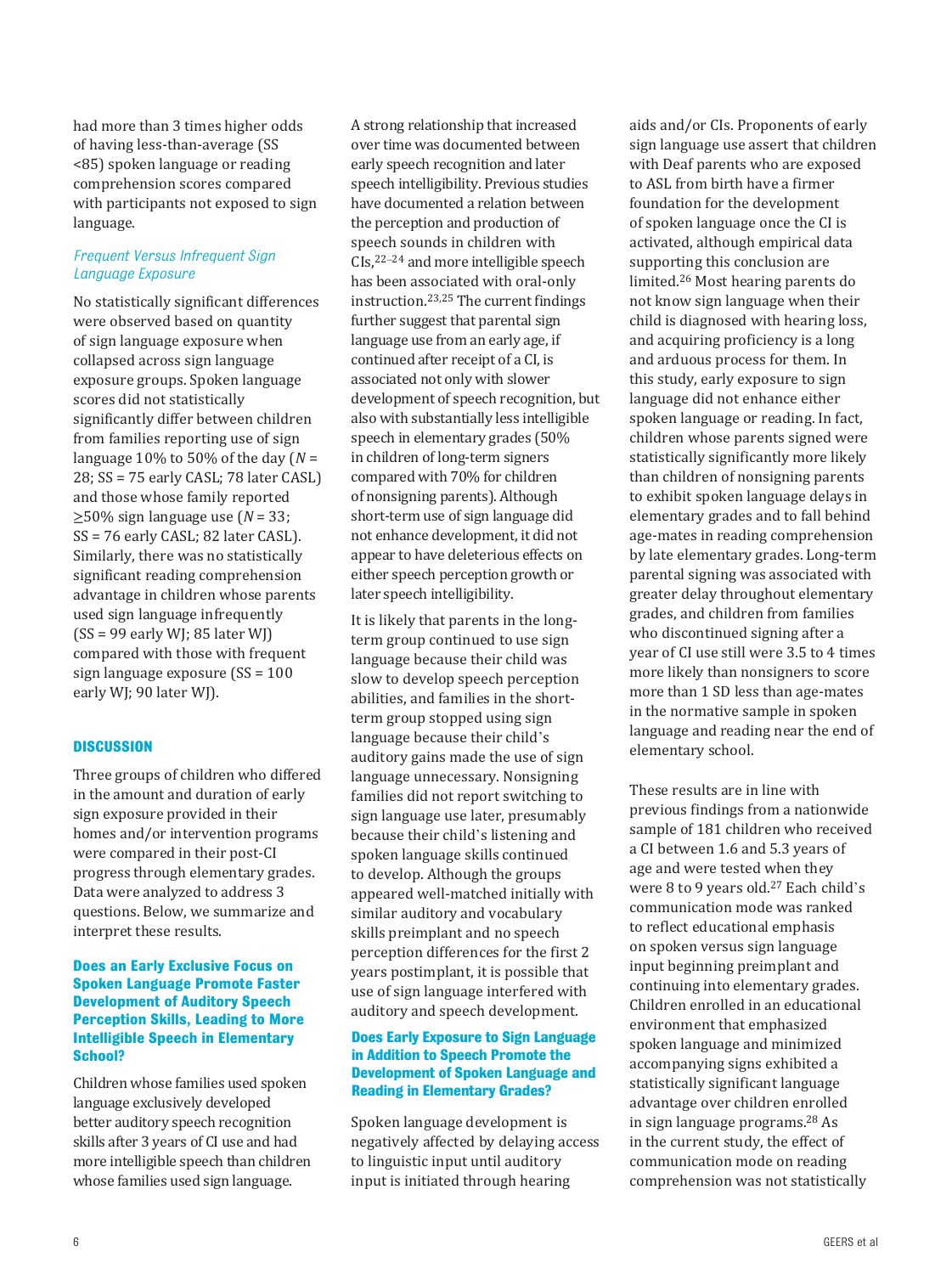significant in early elementary grades. 29 However, 8 years later, when 112 of the original 181 participants returned for assessment (ages  $15.0 - 18.5$  years), $30$  those students who continued to rely on sign language in their teenage years had statistically significantly worse overall English language outcomes<sup>31</sup> as well as overall literacy levels. 32

The relatively high proportion of children in the no sign language exposure group achieving scores within 1 SD of normal hearing agemates replicated results observed previously for a nationwide sample of 60 children who had no early sign language exposure, received a CI within the same age range (ie, by 38 months), and were approximately the same age at assessment near early and late elementary grades. 33 The percentage of children exhibiting a language delay that persisted through elementary grades was strikingly similar in these 2 studies (29% and 32%), indicating generalizability of this result.

Parents in the long-term exposure group may have continued signing with their children because of their children's lack of spoken language progress, and sign language skills (not measured here) may have excelled. Measuring only spoken language outcomes may have underestimated total language abilities in spoken and signed language together. However, increasing lags in reading comprehension scores of children exposed to sign language suggest that their overall language skill was not sufficient to compensate for verbal achievement deficits.

### **Is the Quantity of Sign Language Exposure Over the First 3 Years Post-Implant Important for Age-Appropriate Spoken Language and Reading Development?**

To examine this question, we first compared outcomes of children with short-term and long-term

exposure to sign language with those from nonsigning families. Children with long-term sign language exposure were at a significant disadvantage compared with those from nonsigning families across all outcomes, whereas short-term exposure was associated with spoken language and reading delays that emerged only in late elementary grades. This result suggests a sensitive period may exist for early sensory experience and a focus on early auditory input capitalizing on phonologically relevant articulatory events plays an important and persisting role in verbal development. 34

Second, we compared children in families with frequent parental sign language use with those of infrequent signers. Children whose parents reported using sign language more frequently did not achieve better outcomes than those of less frequent signers. It is possible that the sign exposure provided by these hearing parents was not sufficient to promote spoken language development. The diminished performance of children of hearing parents learning sign may not adequately represent the potential benefits of early sign language input from accomplished signers. 26 On the other hand, when this issue was addressed in "Language Choices for Deaf Infants: Advice for Parents Regarding Sign Languages,"35 parents were encouraged to sign regardless of their skill level:

*[P]arents do not have to be perfect language models or even very good language models…even if not fluent, the parents' language use is still important to the language development of the child… When a hearing mother signs with her deaf child, the child shows early language expressiveness on a par with hearing peers regardless of her signing abilities (p2).*

Results of the current investigation indicate that hearing parents' attempts to expose their child to sign language more frequently or for longer periods of time did not benefit, and may have detracted from, development of auditory, speech, and spoken language skills. However, the proportion of parents using sign language more than half of the day decreased from 63% at baseline or 12 months post implant to 29% at 24 or 36 months postimplant. We do not know whether more intensive use of sign language would have had different outcomes.

## **CONCLUSIONS**

These results shed new light on a number of assertions regarding the benefits of early sign exposure cited in a review by Napoli et al. 2 (1) "[E] arly sign language, when used for a short time preimplant as a bridge to spoken language, cannot hurt and may be beneficial." Current results indicate no lasting advantage to using sign before and immediately after a CI, and these children were more likely to experience delayed language and reading in late elementary grades than children with no sign exposure. (2) "With sign language, the deaf child is able to travel through various social situations and communities without difficulty and not be confined to communicating only with family and friends, as is often the case for deaf children who have no knowledge of sign language." Children not exposed to sign language developed speech that was, on average, 70% intelligible to hearing listeners, suggesting they can use speech to communicate effectively in the wider hearing world. Children whose families signed for the first 3 years after CI averaged considerably less intelligible speech (50%), which likely affects the ease of spoken communication. (3) "[S] igning deaf children, with or without a CI, perform better on literacy skills." Children without sign language scored significantly better in reading in late elementary grades compared with children whose families provided early exposure to sign language.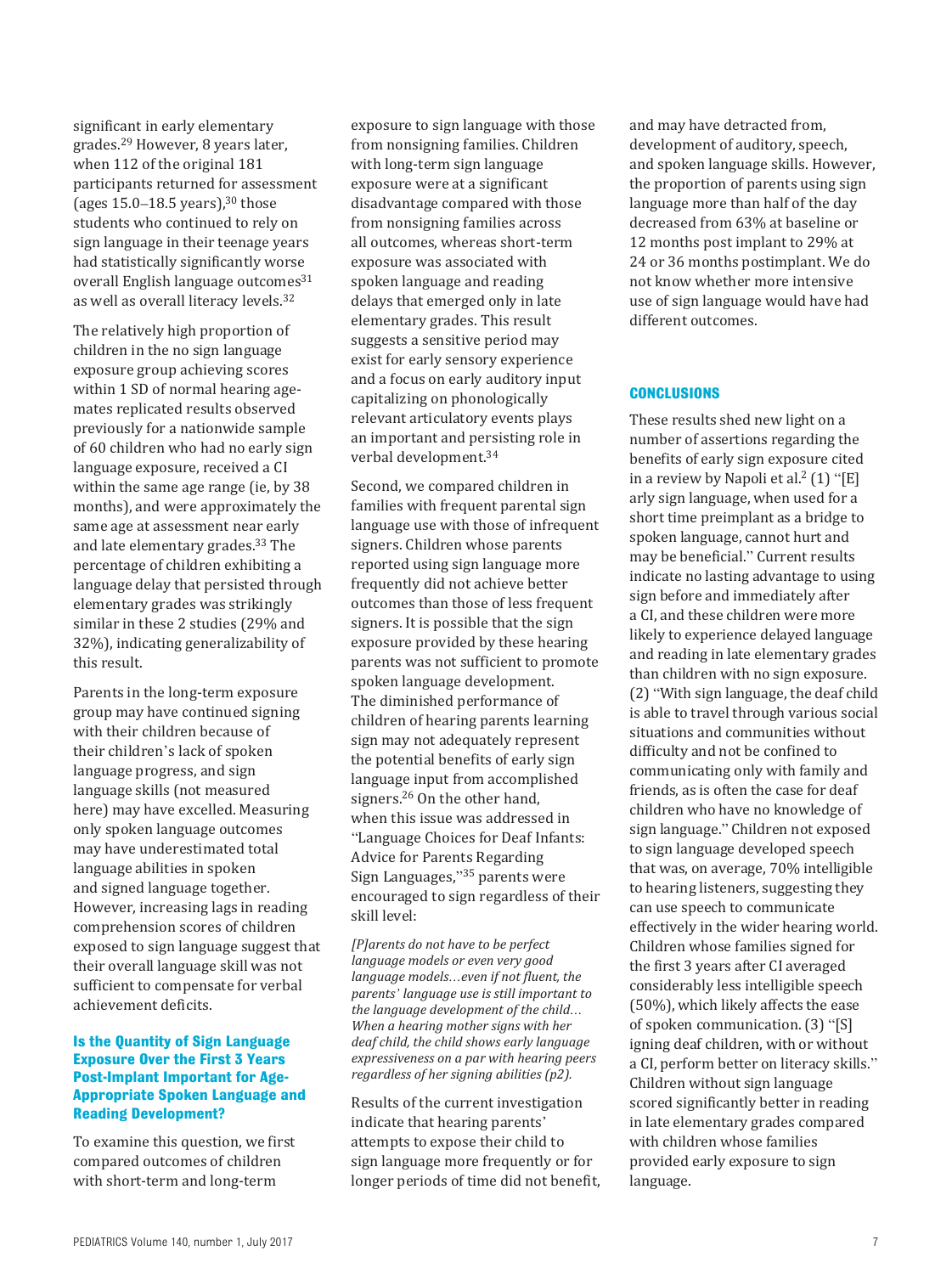Some caveats apply when interpreting these results. First, children in the current study were all from families with normal hearing who were not native signers, and at least some children with Deaf parents who used ASL have reportedly achieved age-appropriate spoken language,26 as did some children with sign exposure in the current investigation. Second, although there were no differences among the 3 groups of parents and children on a number of key predictors measured before cochlear implantation, differences may have existed that were not measured here. Third, more than half of mothers in this study had college degrees, and results may not apply equally to less advantaged populations. Nevertheless, based on results from this nationwide sample of children who differed in amount of early sign language exposure, if the long-term development of spoken English communication and literacy is the primary objective for a child with a CI, focus on early spoken input increases the probability of achieving those goals.

## **ACKNOWLEDGMENTS**

We would like to acknowledge the CDaCI Investigative Team.

CI Centers: *Johns Hopkins University*, *the Listening Center*, *Baltimore*: Howard Francis, MD, Dawn Marsiglia, MA, Deborah Grammer, MEd; *University of Miami*, *Miami*: Ivette Cejas, PhD, Diane Martinez, AuD, Fred Telischi, MD, Leslie Goodwin, MSN; *University of Michigan*, *Ann Arbor*: Teresa Zwolan, PhD, Caroline Arnedt, AuD; *University of North Carolina*, *Carolina Children's Communicative Disorders Program*, *Chapel Hill*: Holly F.B. Teagle, AuD, Jennifer Woodard, AuD, Hannah Eskridge, MSP; *University of Southern California*, *Center for Childhood Communication*, *Los Angeles*: Laurie S. Eisenberg, PhD, Karen C. Johnson, PhD, Laurel M. Fisher, PhD, Leslie Visser-Dumont, MA, Dianne Hammes Ganguly, MA; *University of Texas at Dallas*, *Callier Center for Communication Disorders*, *Dallas*: Andrea Warner-Czyz, PhD, Ann Geers, PhD, Emily A. Tobey, PhD, Lana Britt, AuD.

Data Coordinating Center, Johns Hopkins University, Welch Center for Prevention, Epidemiology and Clinical Research, Baltimore: Nae-Yuh Wang, PhD, Christine M. Mitchell, ScM, Thelma Grace, BA, Patricia Bayton.

Psychometrics Center, University of Miami, Department of Psychology,

Coral Gables: Alexandra Quittner, PhD, Ivette Cejas, PhD, Michael Hoffman, MS.

Executive Committee: Laurie S. Eisenberg, PhD (chair), Ann Geers, PhD, Christine M. Mitchell, ScM, Alexandra L. Quittner, PhD, Nae-Yuh Wang, PhD.

Lastly, we would like to acknowledge John K. Niparko, MD (founding CDaCI PI, deceased), whose vision led to development of the CDaCI study and laid the foundation for looking at whole-child development longitudinally after cochlear implantation. His dedication and contributions to the study and the field are incomparable.

#### **ABBREVIATIONS**

Accepted for publication Mar 29, 2017

Address correspondence to Ann E. Geers, PhD, School of Behavioral and Brain Sciences, University of Texas at Dallas, 800 West Campbell Rd, Richardson, Dallas, TX 75080-3021. E-mail: ageers@utdallas.edu

PEDIATRICS (ISSN Numbers: Print, 0031-4005; Online, 1098-4275).

Copyright © 2017 by the American Academy of Pediatrics

**FINANCIAL DISCLOSURE:** The authors have indicated they have no financial relationships relevant to this article to disclose.

**FUNDING:** The Childhood Development after Cochlear Implantation study is supported by grant R01 DC004797 from the National Institute on Deafness and Other Communication Disorders (NIDCD). Funded by the National Institutes of Health (NIH).

**POTENTIAL CONFLICT OF INTEREST:** Ms Mitchell, Dr Wang, and Dr Eisenberg receive support from Advanced Bionics through research contracts to their respective institutions; and Drs Geers and Warner-Czyz have indicated they have no potential conflicts of interest to disclose.

**COMPANION PAPER:** A companion to this article can be found online at www.pediatrics.org/cgi/doi/10.1542/peds.2017-1287.

#### **REFERENCES**

- 1. Mitchell R, Karchmer M. Chasing the mythical ten percent: parental hearing status of deaf and hard of hearing students in the United States. *Sign Lang Stud*. 2004;4(2):138–163
- 2. Napoli DJ, Mellon NK, Niparko JK, et al. Should all deaf children learn sign language? *Pediatrics*. 2015;136(1):170–176
- 3. Humphries T, Kushalnagar P, Mathur G, et al. Ensuring language acquisition for deaf children: what linguists can do. *Language*. 2014;90(2):e31–e52